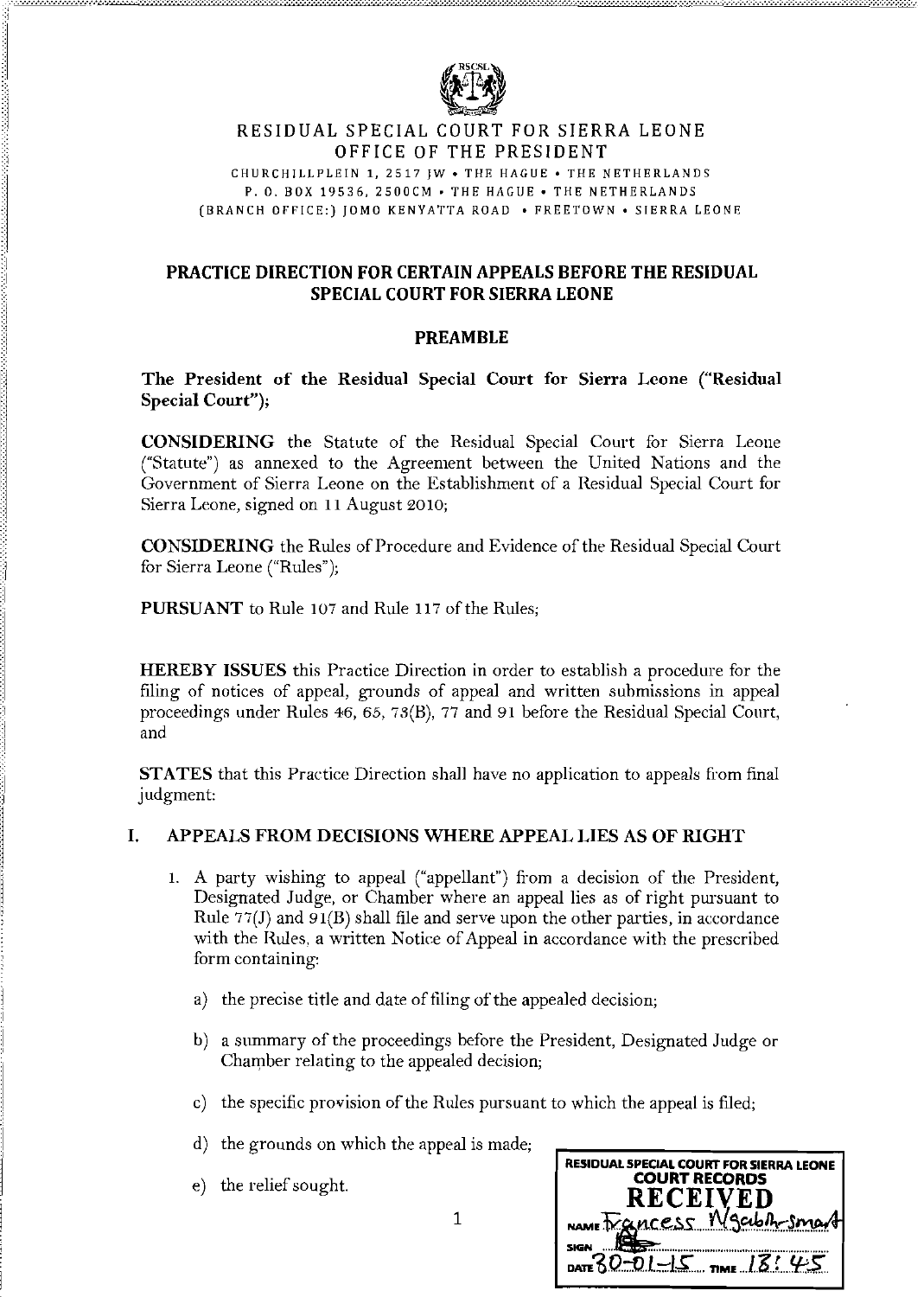- 2. The appellant's submissions based on the grounds of appeal shall be filed on the same day as the Notice of Appeal and may be filed as part of the same document or as a separate document, a long as it is clearly delineated which filing or part of the filing constitutes grounds and which filing or part of the filing constitutes submissions based on those grounds.
- s. The opposite party shall file a response within ten days of the filing of the appeal. Such a response shall clearly state whether or not the appeal is opposed and the grounds therefor. It shall further set out any objection to the applicability of the provision of the Rules relied upon by the appellant as the basis for the appeal.
- 4. The appellant may file a reply within five days of the filing of the response.
- 5. The Appeals Chamber may thereafter decide the appeal without further submissions from the parties and without an oral hearing unless otherwise directed by the Presiding Judge.

## II. **APPEALS FROM DECISIONS WHERE APPEAL** LIES **ONLY WITH LEAVE**

- 6. A party wishing to appeal from a decision of the President, Judge or Chamber which may be appealed only with the leave of the President, Chamber, Single Judge of the Appeals Chamber, or Appellate Judge Designated by the President pursuant to Rules 46, 65 and 7s(B), shall file and serve on the other parties in accordance with the Rilles, an application for leave to appeal accompanied by a copy of the ruling or judgment appealed and containing:
- a) the precise title and date of filing of the decision sought to be appealed;
- b) a summary of the proceedings before the President, Judge or Chamber relating to the decision sought to be appealed including an identification of all relevant documents in the proceedings before the President, Judge or Chamber, clearly stating the title and date of filing of each documents or the page number of a transcript;
- c) the specific provision of the Rules under which leave to appeal is sought;
- d) a concise statement as to why it is contended that the applicable criteria for the granting of leave to appeal under the provision relied upon have been met.
- 7. Unless otherwise provided in the Rules, the application shall be filed within seven days of the impugned decision.
- 8. The opposite party shall file a response within ten days of the filing of the application for leave to appeal. Such a response shall clearly state whether or not the application for leave to appeal is opposed and the grounds therefor. It shall further indicate any objection to the applicability of the provision of the Rules relied upon by the appellant as the basis for the application for leave to appeal.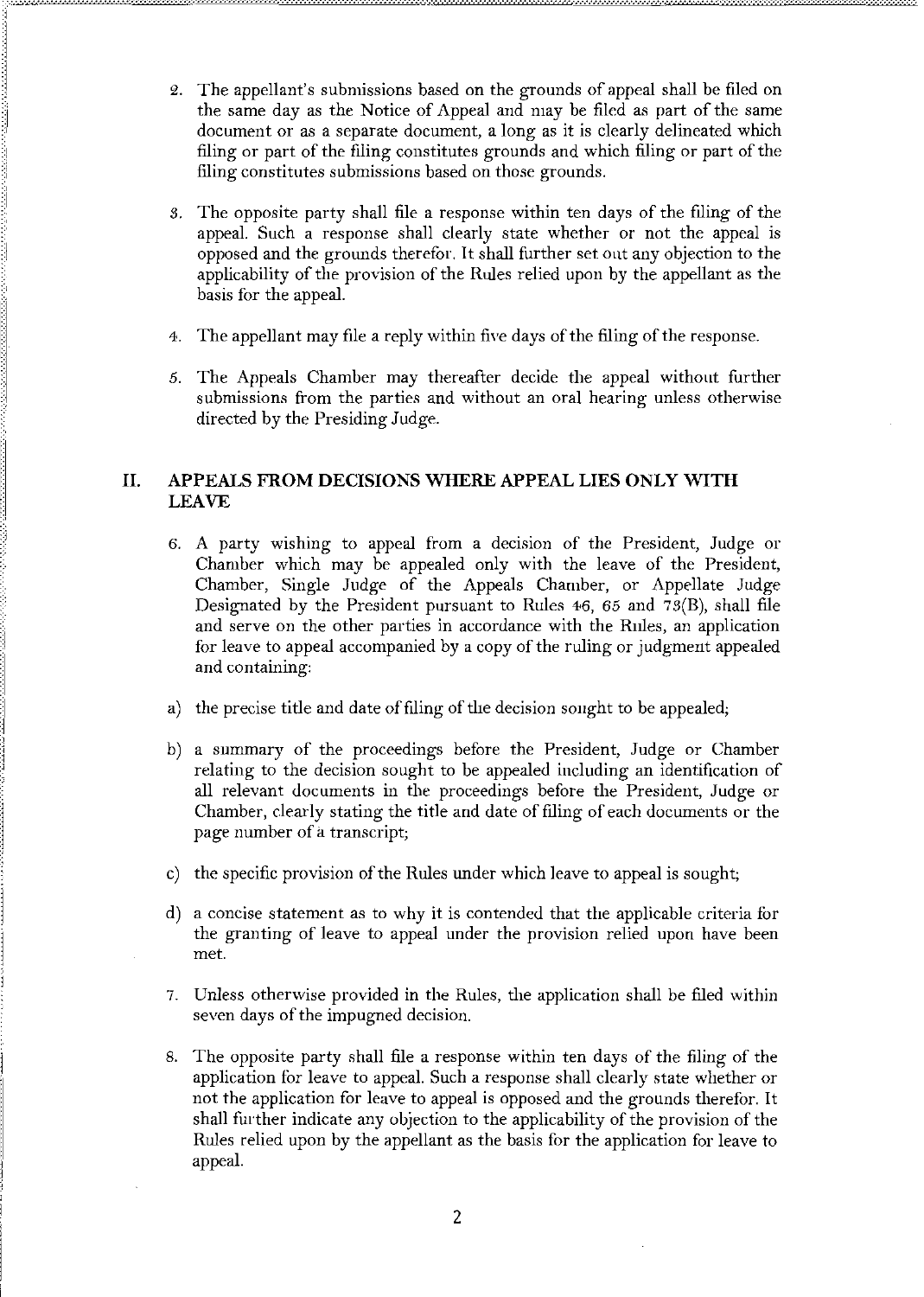- 9. The appellant may file a reply within five days of the filing of the response. The President, Chamber, Single Judge of the Appeals Chamber, or Appellate Judge Designated by the President may thereafter decide the application for leave to appeal without further submissions from the parties.
- 10. Where leave to appeal is granted, the appellant shall, in accordance with the Rules, file and serve on the other parties a Notice of Appeal in accordance with the prescribed form containing:
	- a) the precise title and date of filing of the appealed decision and the decision granting leave to appeal;
	- b) a summary of the proceedings relating to the appealed decision;
	- c) the grounds on which the appeal is made, to consist of clear concise statements of the errors complained of;
	- d) the relief sought.
- I 11. The appellant's submissions based on the grounds of appeal shall be filed on the same day as the Notice of Appeal and may be filed as part of the same document or as a separate document, a long as it is clearly delineated which filing or part of the filing constitutes grounds and which filing or part of the filing constitutes suhmissions based on those grounds.
- 12. The opposite party shall file a response within seven days of the filing of the appeal. This response shall clearly state whether or not the appeal is opposed, the grounds therefor, and the submissions in support of those grounds.
- 13. The appellant may file a reply within four days of the filing of the response.
- 14. The Appeals Chamber may thereafter decide the appeal without further submissions from the parties and without an oral hearing unless otherwise directed by the Presiding Judge.

### III. **RECORD ON APPEAL**

- 15. Unless otherwise designated by the Presiding Judge ofthe Appeals Chamber, the record in appeals to which this Practice Direction relates shall consist of:
	- a) all documents in the proceedings before the President, Judge or Chamber necessary to the decision in the appeal;
	- b) the decision of the President, Judge or Chamber.
- 16. The appellant shall at the same time as filing a notice of appeal indicate to the Appeals Chamber and to the other party in an index the documents believed to be necessary for the decision in the appeal. The other party shall within three days of such notification be at liberty to request an amendment to the index with reasons therefor. Any such request shall be decided upon by tbe Presiding Judge of the Appeals Chamber.
- 17. The Registrar shall within seven days of receipt of the final index on appeal compile the record on appeal for distribution to the Appeals Chamber.